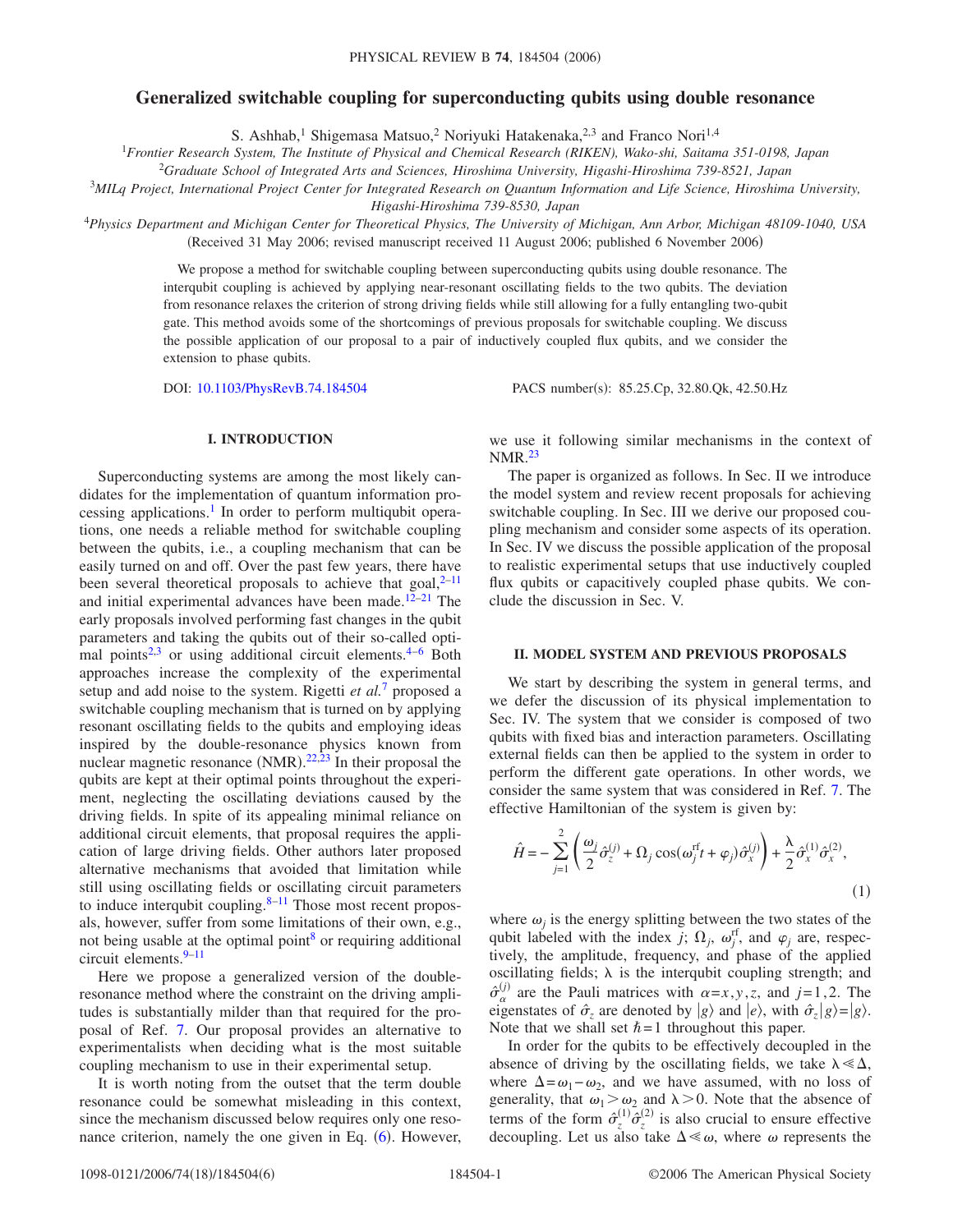typical size of the parameters  $\omega_i$ . Since we will generally assume driving amplitudes  $\Omega_i$  comparable to  $\Delta$ , the above condition will be crucial in neglecting the fast-rotating terms below, i.e., in making the rotating-wave approximation (RWA).

Single-qubit operations can be performed straightforwardly by a combination of letting the qubit state evolve freely, i.e., with  $\Omega_i = 0$ , and irradiating it at its resonance frequency, i.e., taking  $\omega_j^{\text{rf}} = \omega_j$ . Under the effect of resonant irradiation, Rabi oscillations in the state of the qubit occur with frequency  $\Omega_i$ .

Although a clear review of previous proposals is not possible without a detailed discussion, we summarize the ideas of those proposals briefly here. The proposal of Ref. [7](#page-5-8) involves irradiating each of the two interacting qubits on resonance, i.e., taking  $\omega_{j}^{\text{rf}} = \omega_j$ , and relies on one manifestation of double resonance. $22,23$  $22,23$  The idea of the double resonance in that case is that not only is each qubit driven resonantly, but also the sum of the Rabi frequencies of the two qubits matches the difference between their characteristic frequencies (i.e.,  $\Omega_1 + \Omega_2 = \Delta$ ). After making two rotating-frame transformations and neglecting fast-rotating terms, i.e., performing two RWAs, one finds that the interqubit coupling term is no longer effectively turned off (note that those transformations are essentially a special case of the ones we shall give in Sec. III). One thus achieves switchable coupling between the qubits. That proposal was criticized, however, for requiring such large Rabi frequencies. The proposal of Ref. [8](#page-5-11) uses an external field applied to one qubit at the sum of or difference between the characteristic frequencies of the two qubits in order to perform gate operations (e.g.,  $\omega_1^{\text{rf}} = \omega_1 - \omega_2$ ,  $\Omega_2 = 0$ ). However, since all the relevant matrix elements, e.g.,  $\langle gg | \hat{\sigma}_x^{(1)} | ee \rangle$ , with the eigenstates of the Hamiltonian in Eq. ([1](#page-0-0)) vanish, the proposed method would not drive the intended transitions. One therefore needs to use a somewhat modified Hamiltonian, e.g., one that contains an additional single-qubit static term with a  $\hat{\sigma}_x$  operator. In practice, that means biasing one of the qubits away from its optimal point in the case of charge or flux qubits. Since optimal-point operation is highly desirable in order to minimize decoherence, an alternative mechanism was proposed in Refs. [9](#page-5-12) and [11.](#page-5-2) In those proposals an additional circuit element that can mediate coupling between the qubits is added to the circuit design. That addition effectively makes the parameter  $\lambda$  in Eq. ([1](#page-0-0)) tunable, with its value depending on the bias parameters of the additional circuit element. One of those parameters is then modulated at a frequency that matches either the sum of or difference between the characteristic qubit frequencies. Clearly, since the driving term contains the operator  $\hat{\sigma}_x^{(1)} \hat{\sigma}_x^{(2)}$ , it can drive oscillations in the transition  $|gg\rangle \leftrightarrow |ee\rangle$  or  $|ge\rangle \leftrightarrow |eg\rangle$ , even when both qubits are operated at their optimal points. As mentioned above, however, the use of additional circuit elements is undesirable, because of the increased circuit complexity and decoherence.

In the next section, we shall derive our proposal to couple the qubits by applying two external fields close to resonance with the interacting pair of qubits such that neither qubit is driven resonantly, but the sum of the (nonresonant) Rabi frequencies satisfies the double-resonance condition. Therefore, in some sense we relax the requirement that the driving amplitudes must be as large as  $\Delta/2$ , as is the case in Ref. [7,](#page-5-8) and we make up for the resulting loss of frequency by adding the qubit-field frequency detuning to the double-resonance condition.

### **III. THEORETICAL ANALYSIS**

We now turn to the main proposal of this paper, namely driving oscillations between the states  $|gg\rangle$  and  $|ee\rangle$  by employing double resonance with nonresonant oscillating fields. We take the Hamiltonian in Eq.  $(1)$  $(1)$  $(1)$  and transform it as follows:

$$
\hat{H}' = \hat{S}_1^{\dagger}(t)\hat{H}\hat{S}_1(t) + i\frac{d\hat{S}_1^{\dagger}}{dt}\hat{S}_1,
$$
\n(2)

where

$$
\hat{S}_1(t) = \exp\left\{i \sum_{j=1}^2 \frac{\omega_j^{\text{rf}}}{2} \hat{\sigma}_z^{(j)} t\right\}.
$$
 (3)

A solution of the Schrödinger equation  $id|\Psi(t)\rangle/dt$  $=\hat{H}|\Psi(t)\rangle$  can then be expressed as  $\hat{S}_1(t)|\Psi'(t)\rangle$ , where  $|\Psi'\rangle$ satisfies the equation  $id|\Psi'(t)\rangle/dt = \hat{H}'|\Psi'(t)\rangle$ . To simplify the following algebra, we take  $\varphi_1 = \varphi_2 = 0$ . Neglecting terms that oscillate with frequency of the order of  $\omega_i$ , we find that

<span id="page-1-1"></span>
$$
\hat{H}' = -\sum_{j=1}^{2} \left( \frac{\delta \omega_j}{2} \hat{\sigma}_z^{(j)} + \frac{\Omega_j}{2} \hat{\sigma}_x^{(j)} \right)
$$
  
+ 
$$
\frac{\lambda}{4} (\hat{\sigma}_x^{(1)} \hat{\sigma}_x^{(2)} \cos \delta \omega_{\text{rf}} t + \hat{\sigma}_y^{(1)} \hat{\sigma}_y^{(2)} \cos \delta \omega_{\text{rf}} t
$$
  
+ 
$$
\hat{\sigma}_y^{(1)} \hat{\sigma}_x^{(2)} \sin \delta \omega_{\text{rf}} t - \hat{\sigma}_x^{(1)} \hat{\sigma}_y^{(2)} \sin \delta \omega_{\text{rf}} t,
$$
 (4)

where  $\delta \omega_j = \omega_j - \omega_j^{\text{rf}}$ , and  $\delta \omega_{\text{rf}} = \omega_1^{\text{rf}} - \omega_2^{\text{rf}}$ . We now make a basis transformation in spin space from the operators  $\hat{\sigma}$  to the operators  $\hat{\tau}$  such that the time-independent terms in Eq. ([4](#page-1-1)) are parallel to the new *z* axis and the *y* axis is not affected. Equation  $(4)$  $(4)$  $(4)$  can then be re-expressed as:

<span id="page-1-2"></span>
$$
\hat{H}' = -\sum_{j=1}^{2} \left( \frac{\tilde{\omega}_j}{2} \hat{\tau}_z^{(j)} \right) + \frac{\lambda}{4} (\hat{\tau}_x^{(1)} \hat{\tau}_x^{(2)} \cos \theta_1 \cos \theta_2 \cos \delta \omega_{\text{rf}} t \n+ \hat{\tau}_y^{(1)} \hat{\tau}_y^{(2)} \cos \delta \omega_{\text{rf}} t + \hat{\tau}_y^{(1)} \hat{\tau}_x^{(2)} \cos \theta_2 \sin \delta \omega_{\text{rf}} t \n- \hat{\tau}_x^{(1)} \hat{\tau}_y^{(2)} \cos \theta_1 \sin \delta \omega_{\text{rf}} t + \hat{A}),
$$
\n(5)

where  $\tilde{\omega}_j = \sqrt{\delta \omega_j^2 + \Omega_j^2}$ , the angles  $\theta_j$  are defined by the criterion tan  $\theta_j = \Omega_j / \delta \omega_j$ , and  $\hat{A}$  contains terms in Eq. ([4](#page-1-1)) that were not written out explicitly in Eq.  $(5)$  $(5)$  $(5)$  because they will soon be neglected. We now take the frequencies to match the criterion  $\tilde{\omega}_1 + \tilde{\omega}_2 = \delta \omega_{\text{rf}}$ , or more explicitly

<span id="page-1-0"></span>
$$
\sqrt{\delta\omega_1^2 + \Omega_1^2} + \sqrt{\delta\omega_2^2 + \Omega_2^2} = \Delta - \delta\omega_1 + \delta\omega_2, \tag{6}
$$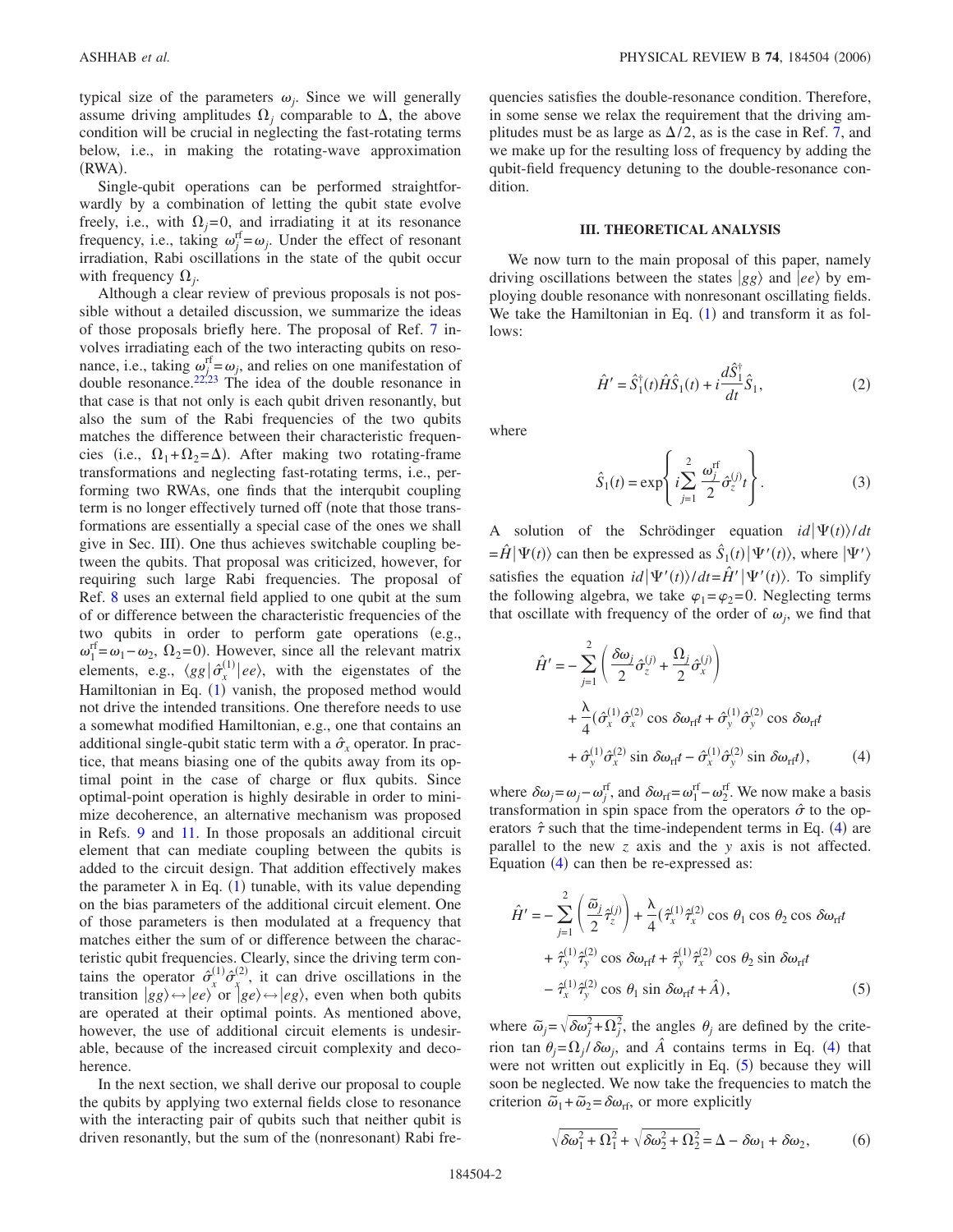where, as mentioned above,  $\delta \omega_j = \omega_j - \omega_j^{\text{rf}}$ , and  $\Delta = \omega_1 - \omega_2$ . We also take the two terms on the left-hand side of Eq.  $(6)$  $(6)$  $(6)$  to be comparable to one another. Taking the above condition allows us to simplify  $\hat{H}'$  with one more transformation. Using a similar procedure to that we used above for the first transformation, we now take

$$
\hat{S}_2 = \exp\left\{ i \sum_{j=1}^2 \frac{\tilde{\omega}_j}{2} \hat{\tau}_z^{(j)} t \right\},\tag{7}
$$

<span id="page-2-0"></span>and after neglecting terms that oscillate with frequency of order  $\Delta$  we find that

$$
\hat{H}'' = \frac{\lambda}{16} (1 - \cos \theta_1)(1 + \cos \theta_2) \{ \hat{\tau}_y^{(1)} \hat{\tau}_y^{(2)} - \hat{\tau}_x^{(1)} \hat{\tau}_x^{(2)} \}. \tag{8}
$$

The reason why we can neglect the term  $\hat{A}$  in the above transformation can be seen by observing that all the terms contained in  $\hat{A}$  contain at least one  $\hat{\tau}_z$  operator, and they oscillate with frequency  $\delta \omega_{\text{rf}}$ . Therefore, even after the transformation, those terms will still oscillate with frequencies that are of the order of  $\Delta$  (and amplitudes smaller than  $\lambda$ ), meaning that their effects on the dynamics can be neglected in  $\hat{H}^{\prime\prime}$ , whose typical energy scale is a fraction of  $\lambda$ .

Equations  $(6)$  $(6)$  $(6)$  and  $(8)$  $(8)$  $(8)$  form the basis for the coupling mechanism that we propose in this paper. The Hamiltonian  $\hat{H}$ <sup>*''*</sup> drives the transition *gg* $\leftrightarrow$  *ee* $\rangle$  but does not affect the states  $|ge\rangle$  and  $|eg\rangle$  in the basis of the operators  $\hat{\tau}$ . Therefore, a single two-qubit gate that can be performed using the Hamiltonian  $\hat{H}^{\prime\prime}$  and the set of all single-qubit transformations form a universal set of gates for quantum computing. Note that since the two-qubit gate is performed in the basis of the  $\hat{\tau}$  matrices rather than the  $\hat{\sigma}$  matrices, one needs to include in the pulse sequence the appropriate single-qubit operations before and after the two-qubit gate. Note also that if we take the special case cos  $\theta_1 = \cos \theta_2 = 0$ , i.e.,  $\delta\omega_1 = \delta\omega_2 = 0$ , we recover the corresponding case in the results of Ref. [7.](#page-5-8)

A first look at Eq.  $(8)$  $(8)$  $(8)$  shows that one can achieve faster gate operation than in the special case cos  $\theta_1$ =cos  $\theta_2$ =0 by choosing cos  $\theta_1$  to be negative and cos  $\theta_2$  to be positive. In other words, instead of using the special case of resonant driving  $(\delta \omega_1 = \delta \omega_2 = 0)$  one chooses  $\delta \omega_1$  to be negative and  $\delta \omega_2$  to be positive (i.e.,  $\omega_1^{\text{rf}} > \omega_1$  and  $\omega_2^{\text{rf}} \leq \omega_2$ ). However, inspection of Eq. ([6](#page-1-0)) while noting that  $\sqrt{\delta \omega_j^2 + \Omega_j^2} < |\delta \omega_j|$  $+\Omega_i$  shows that one would then have to increase at least one of the frequencies  $\Omega_i$  above the value  $\Delta/2$  in order to satisfy Eq. ([6](#page-1-0)) with that choice of  $\delta\omega_1$  and  $\delta\omega_2$ . Since we started with the motivation of finding an alternative doubleresonance method that works with smaller values of  $\Omega_i$ , we focus on the opposite case, namely  $\delta \omega_1 > 0$  and  $\delta \omega_2 < 0$ , and we accept the resulting reduction in gate operation speed. Starting from the special case  $\delta\omega_1 = \delta\omega_2 = 0$  and moving in the direction given above, we find that both  $\Omega$ s can now be reduced below the value  $\Delta/2$  while satisfying Eq. ([6](#page-1-0)).

It is worth pausing here to comment on the higher-order effects that we have neglected in making the two RWAs. The second-order shifts that we have neglected in making our

first RWA, i.e., the Bloch-Siegert shifts, are of order  $\Omega_j^2 / \omega_j$ (Ref. [24](#page-5-13)). That energy scale is not obviously smaller than the interqubit coupling strength  $\lambda$ . One might therefore suspect that those shifts will prohibit the performance of the proposed method. That is not the case, however, since those shifts only modify the values of the required driving frequencies and amplitudes, as we shall demonstrate with numerical simulations in Sec. IV. There we shall take the case where  $\Delta^2/\omega_1$ = 2 $\lambda$ , and we shall show that full oscillations between the states  $|gg\rangle$  and  $|ee\rangle$  can still be obtained when the shifts are properly taken into account. Other frequency shifts that result from our approximations, and possibly other experiment-specific shifts, also affect the required driving frequencies and amplitudes. We will not attempt to give analytic expressions for those shifts. However, we will take them into account by numerically scanning the driving amplitudes to achieve optimal gate operation.

We now ask the question of how low can  $\Omega_i$  be chosen to be. In principle, Eq.  $(6)$  $(6)$  $(6)$  can still be satisfied by taking  $Ω<sub>i</sub>$  to be very small and taking  $δω<sub>1</sub> ≈ Δ/4$ ,  $δω<sub>2</sub> ≈ -Δ/4$ . Note, however, that the frequency of gate operations is given by the coefficient in Eq.  $(8)$  $(8)$  $(8)$ , namely  $\lambda(1-\cos\theta_1)(1+\cos\theta_2)/16$ . That coefficient therefore determines the width of the resonance, or in other words, the error tolerance in driving amplitudes from the resonance criterion [Eq. ([6](#page-1-0))].<sup>[25](#page-5-14)</sup> One is therefore restricted to using values of  $\theta_1$ and  $\theta_2$  such that the above coefficient is larger than the accuracy of the available pulse generators. Furthermore, taking the inverse of the frequency determines the period of oscillations in the doubly rotating frame, or in other words, the time required to perform a two-qubit gate operation. Since the decoherence time sets an upper limit on how slowly one can perform the gate operations, that consideration provides another restriction on the allowed values of  $\theta_1$  and  $\theta_2$ . An experimentalist must therefore take the two above considerations into account, along with any restriction they have on the maximum usable driving amplitudes, in order to determine the window of parameters where the coupling mechanism can be realized. The parameters can then be fine-tuned within that window for optimal results.

As an added perspective to help visualize the resonance criterion, we show in Fig. [1](#page-3-0) the relevant energy-level structure. One can compare this figure to Fig. 2 in Ref. [7.](#page-5-8) In that case, the on-resonance Rabi frequencies provide all of the energy splitting (i.e.,  $\tilde{\omega}_1$  and  $\tilde{\omega}_2$ ) required to satisfy the resonance criterion. In the present case, the energy levels involved in the frequency matching are already brought closer to each other by the facts that (i) the difference  $\omega_1^{\text{rf}} - \omega_2^{\text{rf}}$  is smaller than the difference  $\omega_1 - \omega_2$  and (ii) the detuning of each driving field from its corresponding qubit brings the relevant levels even closer to each other. It would appear from Fig. [1](#page-3-0) that the resonance criterion can be satisfied with arbitrarily small driving amplitudes and the proper choice of  $\omega_1^{\text{rf}}$  and  $\omega_2^{\text{rf}}$ . As was discussed above, however, the matrix element coupling the relevant energy levels (in the dressedstate picture) becomes very small in that case, leading to the undesirable situation of high required accuracy in the driving fields and slow gate operation.

We reiterate that care must be taken in using the term double resonance in describing the coupling mechanism dis-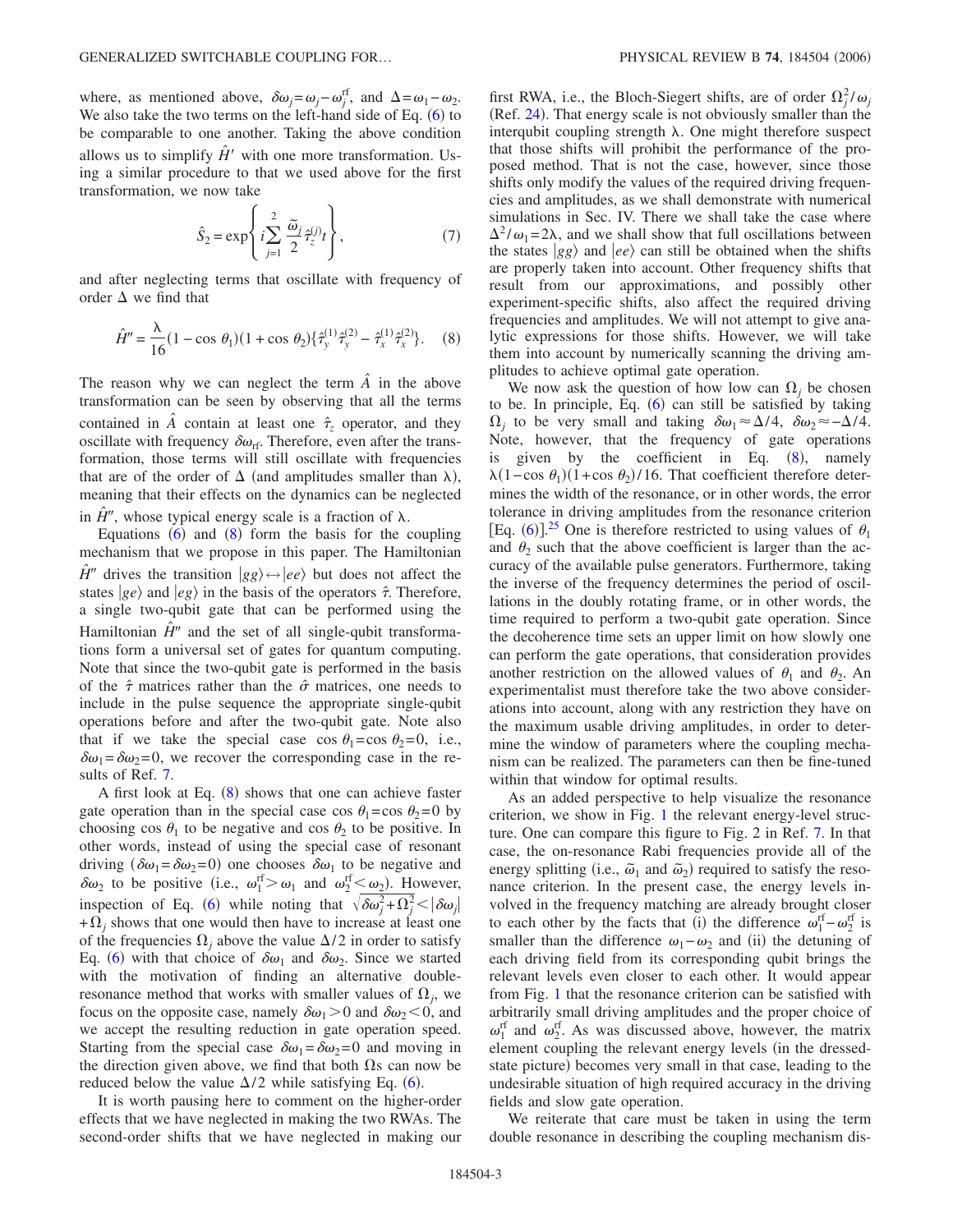<span id="page-3-0"></span>

FIG. 1. (Color online) The energy level diagrams of the two qubits in the dressed-state picture. The resonance criterion is satisfied when the smallest energy difference between two adjacent manifolds of qubit 1 states becomes equal to the largest energy difference between two adjacent manifolds of qubit 2 states. Note that  $\tilde{\omega}_j = \sqrt{\delta \omega_j^2 + \Omega_j^2}$ .

cussed above. However, since it seems that the term is used to describe a number of distinct phenomena in NMR (Ref. [23](#page-5-10)), some of which bear resemblance to the one discussed here, we have followed that broad definition of the term. Note, in particular, that the mechanism discussed above requires only one resonance condition, namely the one given in Eq. ([6](#page-1-0)). Neither applied field has to be resonant with its corresponding qubit, provided that they are kept close enough to resonance that the two-qubit gate can be performed in reasonable time.

#### **IV. EXPERIMENTAL CONSIDERATIONS**

In the above discussion, we have not specified what kind of qubits we consider. Our results therefore apply to any kind of qubit where the effective Hamiltonian of Eq.  $(1)$  $(1)$  $(1)$  describes the two-qubit system. Because of its relevance to current experimental attempts to achieve switchable coupling between superconducting qubits, we now focus on the case of two inductively coupled flux qubits, as shown in Fig. [2.](#page-3-1)<sup>[20,](#page-5-15)[26](#page-5-16)</sup> Since the truncation of the full Hamiltonian to the effective Hamiltonian of Eq.  $(1)$  $(1)$  $(1)$  has already been discussed by several

<span id="page-3-1"></span>

FIG. 2. Two inductively coupled flux qubits. The symbols  $\times$ represent Josephson junctions. The static and oscillating externally applied magnetic fluxes,  $\Phi_j^{(0)}$  and  $\Phi_j^{rf}(t)$ , are used to control the two qubits. The interaction is mediated by the mutual inductance *M* between the two qubit loops.

authors (see, e.g., Ref.  $8$ ) and it is not central to our discussion, we do not include it here.

In experiments on flux qubits, the individual qubits typically have  $\omega_j \approx (2\pi) \times 5$  GHz (note that the exact value is not completely controllable during fabrication, with the uncertainty reaching  $0.5-1$  GHz in some experiments).  $20,26,27$  $20,26,27$  $20,26,27$ The interqubit coupling strength  $\lambda$  can be taken to be around  $(2\pi)$  × 0.1 GHz. The highest achievable on-resonance Rabi frequencies  $\Omega_i$  are in the range of several hundred MHz to 1 GHz (times  $2\pi$ ). The achievable Rabi frequencies are therefore large enough when compared with the naturally (i.e., uncontrollably) occurring interqubit detuning  $\Delta$ , suggesting that it might be possible to implement the proposal of Ref. [7](#page-5-8) with the above qubit design. However, additional difficulties that we have not discussed in Sec. III arise in different experimental setups.

One experimental difficulty arises when  $\Delta$  is 0.5–1 GHz (Ref. [26](#page-5-16)). In that case, the required Rabi frequencies are large enough to excite higher states outside the truncated qubit basis, in addition to exciting other modes in the circuit. One would therefore ideally want to avoid using the highest values of  $\Omega_j$  cited above (~0.5 GHz). Taking intermediate values of cos  $\theta$  between 0 and 1, the required Rabi frequencies can be reduced substantially, and the two-qubit gate operation can still be performed in a time of the order of a few hundred nanoseconds. That time scale is smaller than the qubit decoherence times (typically  $1-3 \mu s$ ), which means that a simple two-qubit quantum gate operation could be observable in the near future. Clearly, an increase in the decoherence times would be highly desirable in order to achieve longer sequences of gate operations.

We have performed numerical simulations to show that the two-qubit gate can be performed for a wide range of values of  $\theta_1$  and  $\theta_2$  (note that smaller values of  $\theta_1$  correspond to smaller driving amplitudes, and that we take  $\theta = \theta_1 = \pi - \theta_2$ ). The simulations are performed by solving the time-dependent Schrödinger equation with the Hamiltonian of Eq.  $(1)$  $(1)$  $(1)$ . We therefore make the two-level system approximation in describing each qubit. The results are shown in Fig. [3.](#page-4-0) If we take realistic experimental parameters and  $\theta = \pi/3$ , which corresponds to a reduction in the required driving amplitudes by a factor of about two, and we take the qubit to be initially in the state  $|gg\rangle$ , we can see that the occupation probability oscillates between the states *gg* and *ee* with negligible errors and a very reasonable oscillation period note that since we are considering a simple experiment designed to provide a proof-of-principle demonstration of switchable coupling, errors of the order of 1% are negligible). In Fig.  $3(b)$  $3(b)$ , we take the same experimental parameters, but we now take  $\theta = \pi/8$ , which corresponds to a reduction in the required driving amplitudes by a factor of five. We can see that full oscillations can still be achieved when taking into account the shifts in the required driving fields. However, the period of oscillations and the required accuracy in tuning the driving amplitude are now outside the experimentally desirable range. These results therefore agree with the statement made above that one should look for the ideal point of gate operation, i.e., reduce the amplitudes of the driving fields just enough to reduce the errors caused by them to acceptable levels.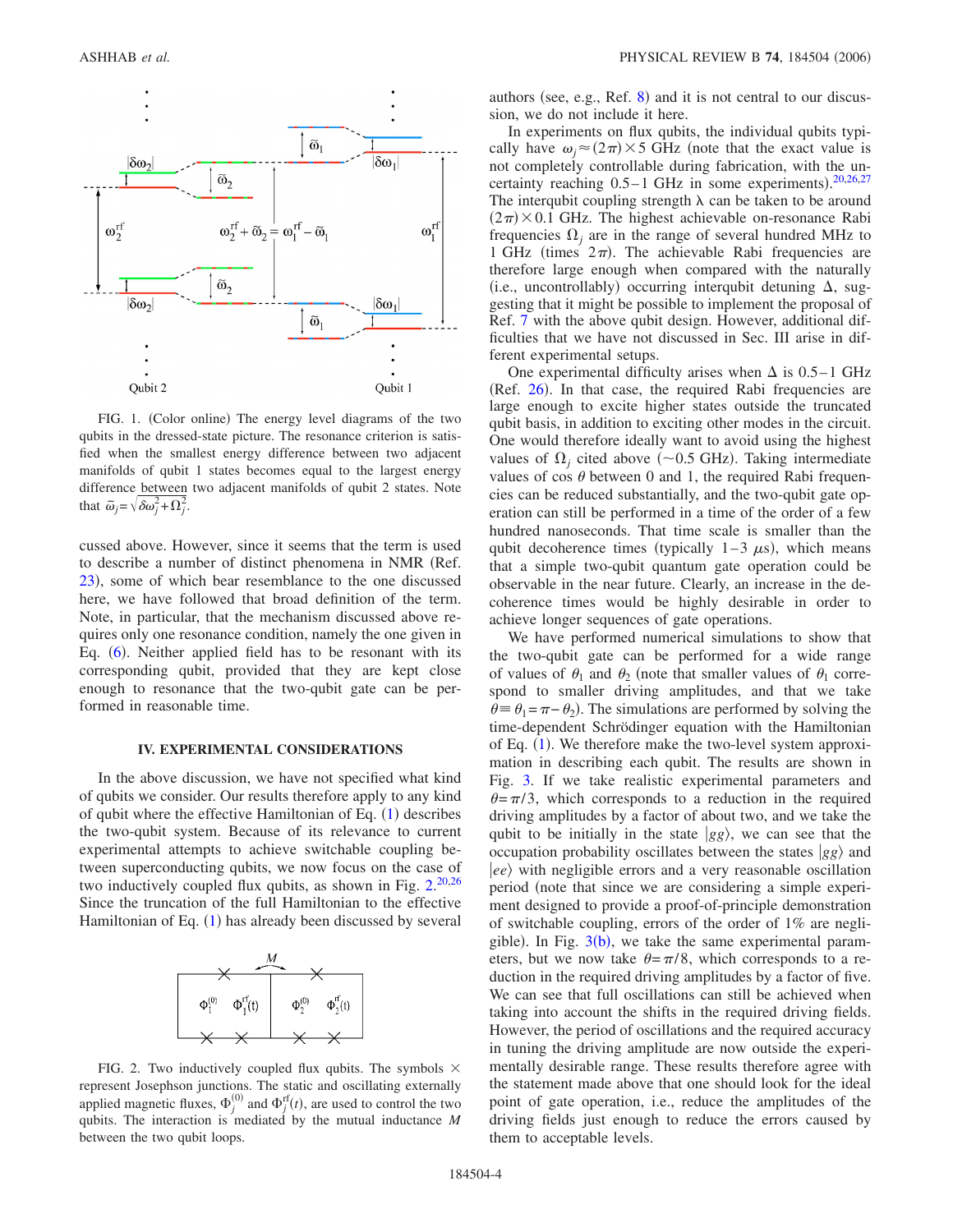<span id="page-4-0"></span>

FIG. 3. (Color online) The occupation probabilities of the four eigenstates as functions of time. The blue (black), green (gray), cyan, and yellow lines (the last two are essentially zero and barely visible) correspond, respectively, to the states  $|ee\rangle$ ,  $|gg\rangle$ ,  $|ge\rangle$ , and  $|eg\rangle$ . The initial state is  $|gg\rangle$ ,  $\omega_1/2\pi=5$  GHz,  $\omega_2/2\pi=4$  GHz, and  $\lambda/2\pi$ =0.1 GHz. The driving frequencies and amplitudes include shifts caused by higher-order corrections. In both (a) and (b),  $\omega_j^{\text{rf}}$ includes the Bloch-Siegert shift  $\Omega_j^2/4\omega_j$ . In (a)  $\theta_1 = \pi - \theta_2 = \pi/3$ , and the  $\Omega$ s (approximately  $2\pi \times 0.29$  GHz) were shifted by 0.5% to correct for shifts in our second RWA. In (b)  $\theta_1 = \pi - \theta_2 = \pi/8$ , and the  $\Omega$ s (approximately  $2\pi \times 0.1$  GHz) were shifted by 6.38% (Ref. [28](#page-5-22)).

Another experimental issue that we have not addressed above arises in the case of crosstalk, i.e., when each qubit feels the microwave signal intended for the other qubit.<sup>20</sup> In other words, the Hamiltonian describing the system includes additional terms of the form  $\beta \Omega_j \cos(\omega_j^{rf} t + \varphi_j) \sigma_x^{(j')}$ , where  $j \neq j'$ , and the coefficient  $\beta$  quantifies the amount of crosstalk. If the amplitudes of the applied fields are small, a microwave signal that is resonant with one qubit will not affect the other qubit. However, if the Rabi frequencies are comparable to the interqubit detuning, e.g., when  $\Omega_2 = (\omega_1 - \omega_2^{\text{rf}})/2$  and  $\beta \sim 1$ , crosstalk cannot be neglected. In our method the ratio  $\Omega_2/(\omega_1 - \omega_2^{\text{rf}})$  is equal to  $\sin \theta / (2 + \cos \theta)$ , suggesting that the harmful effects of crosstalk could be reduced by decreasing  $\theta$ . In fact, we have verified with numerical simulations that the errors caused by crosstalk are reduced by using our method, as shown in Fig. [4.](#page-4-1) Some of the shifts to the driving frequencies and amplitudes were determined manually by looking for optimal results. Note that the driving parameters corresponding to Fig.  $4(b)$  $4(b)$  also drive oscillations between the states  $|eg\rangle$  and  $|ge\rangle$ . However, combining the two driven transitions still describes effective coupling between the qubits. The period of oscillations in Fig.  $4(b)$  $4(b)$  is about 100 ns, suggesting that an experimental demonstration of the coupling should be possible even in the presence of 100% crosstalk.

Finally, let us make a few remarks about the possible implementation of our method to capacitively coupled phase qubits.<sup>14,[18](#page-5-19)</sup> It is perhaps clearest to start by noting a point that

<span id="page-4-1"></span>

FIG. 4. (Color online) Same as in Fig. [3,](#page-4-0) but including the effects of 100% crosstalk (the occupation probabilities of the states  $|ge\rangle$  and  $|eg\rangle$  are now more visible than in Fig. [3,](#page-4-0) but they are still small compared to those of the states  $|gg\rangle$  and  $|ee\rangle$ ). In (a)  $\theta_1 = \theta_2 = \pi/2$ , the  $\omega$ <sup>rf</sup>s were shifted by 0.5%, and the  $\Omega$ s  $(2\pi \times 0.49 \text{ GHz})$  were shifted by 2%. In (b)  $\theta_1 = \pi - \theta_2 = \pi/3$ , the  $\omega$ <sup>rf</sup>s were shifted by 2.5%, and the  $\Omega$ s (approximately  $2\pi \times 0.29$  GHz) do not include any shifts from the expressions of Sec. III.

is not directly related to the procedure of implementing our proposal: one of the main considerations in charge and flux qubits, namely the question of optimal-point operation, is rather irrelevant to the study of phase qubits, at least in the usual sense of using eigenstates with special symmetries to minimize decoherence. The phase qubit is simply a single Josephson junction controlled by a bias current. The static part of the bias current determines the qubit splittings  $\omega_i$ , whereas the amplitude of the oscillating part of the bias current determines the Rabi frequencies  $\Omega_j$ .<sup>[29](#page-5-20)</sup> If one now takes two capacitively coupled phase qubits, one finds that the coupling term has the form  $\hat{\sigma}_y^{(1)} \hat{\sigma}_y^{(2)}$  (Ref. [30](#page-5-21)). If we now take the phases of the oscillating fields  $\varphi_1=\varphi_2=\pi/2$ , we can follow the derivation of Sec. III and obtain the same results. In phase qubits the qubit splittings  $\omega_i$  are typically a few GHz (times  $2\pi$ ), and unlike flux qubits those splittings can be tuned using the bias current during the experiment. Rabi frequencies can reach a few hundred MHz, and the coupling strength can be taken to be  $(2\pi) \times 0.1$  GHz, giving essentially the same values for the parameters as discussed above for flux qubits. We finally note that the driving fields are supplied through the bias current rather than through external fields, which means that crosstalk is not a problem with phase qubits. Realization of our proposal, or even that of Ref. [7,](#page-5-8) should therefore be possible with capacitively coupled phase qubits.

#### **V. CONCLUSION**

We have derived a generalized double-resonance method for switchable coupling between qubits. The qubits are